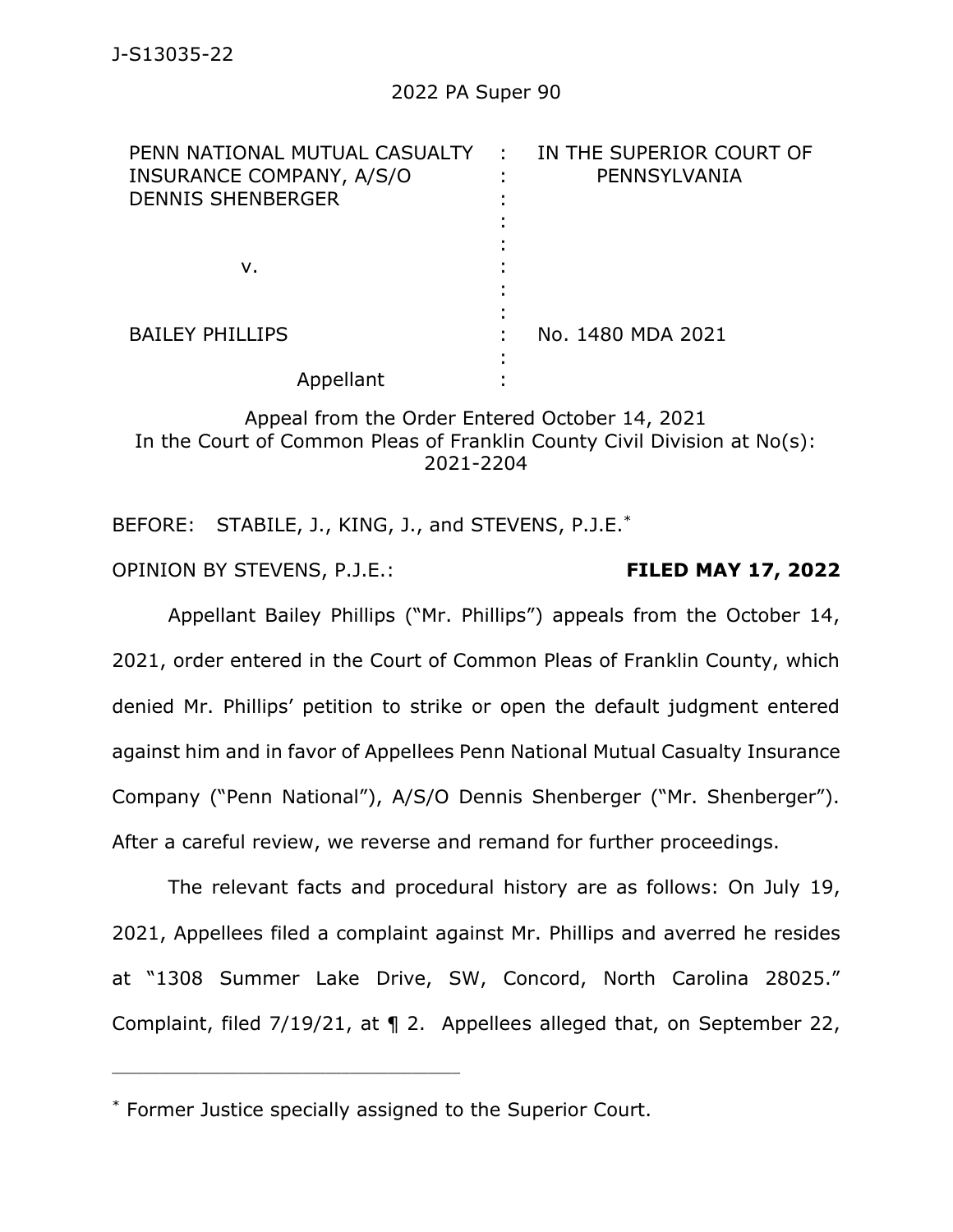#### J-S13035-22

2020, Mr. Shenberger was driving his vehicle, which was insured by Penn National, on State Route 416 in Montgomery Township when Mr. Phillips suddenly turned his vehicle into the path of Mr. Shenberger's vehicle. Appellees averred the vehicles collided due to Mr. Phillips' excessive rate of speed, failure to yield the right of way to Mr. Shenberger's vehicle, and failure to observe the presence of Mr. Shenberger's vehicle. Appellees contended Mr. Shenberger's vehicle was "totaled" in the accident.

Appellees alleged they made a demand upon Mr. Phillips, who refused to acknowledge responsibility for the accident. Thus, Penn National, which paid for Mr. Shenberger's loss under the insurance policy, pursued this action in subrogation against Mr. Phillips. Appellees averred the accident resulted solely due to Mr. Phillips' negligent operation of his motor vehicle, and they demanded judgment against Mr. Phillips in the amount of \$26,804.59, plus costs.

On August 3, 2021, Appellees filed an "Affidavit of Service by Mail Pursuant to Pa.R.C.P. 1930.4." In the affidavit, Appellees' counsel indicated he sent Mr. Phillips a copy of Appellees' complaint via certified mail return receipt requested to "1308 Summer Lake Drive, SW, Concord, NH 28025." Appellees' counsel attached to the affidavit the U.S. Postal Service Certified Mail Receipt, which indicates the complaint was mailed on July 21, 2021, to "Bailey Phillips, 1308 Summer Lake Drive, SW, Concord, NC 28025."

- 2 -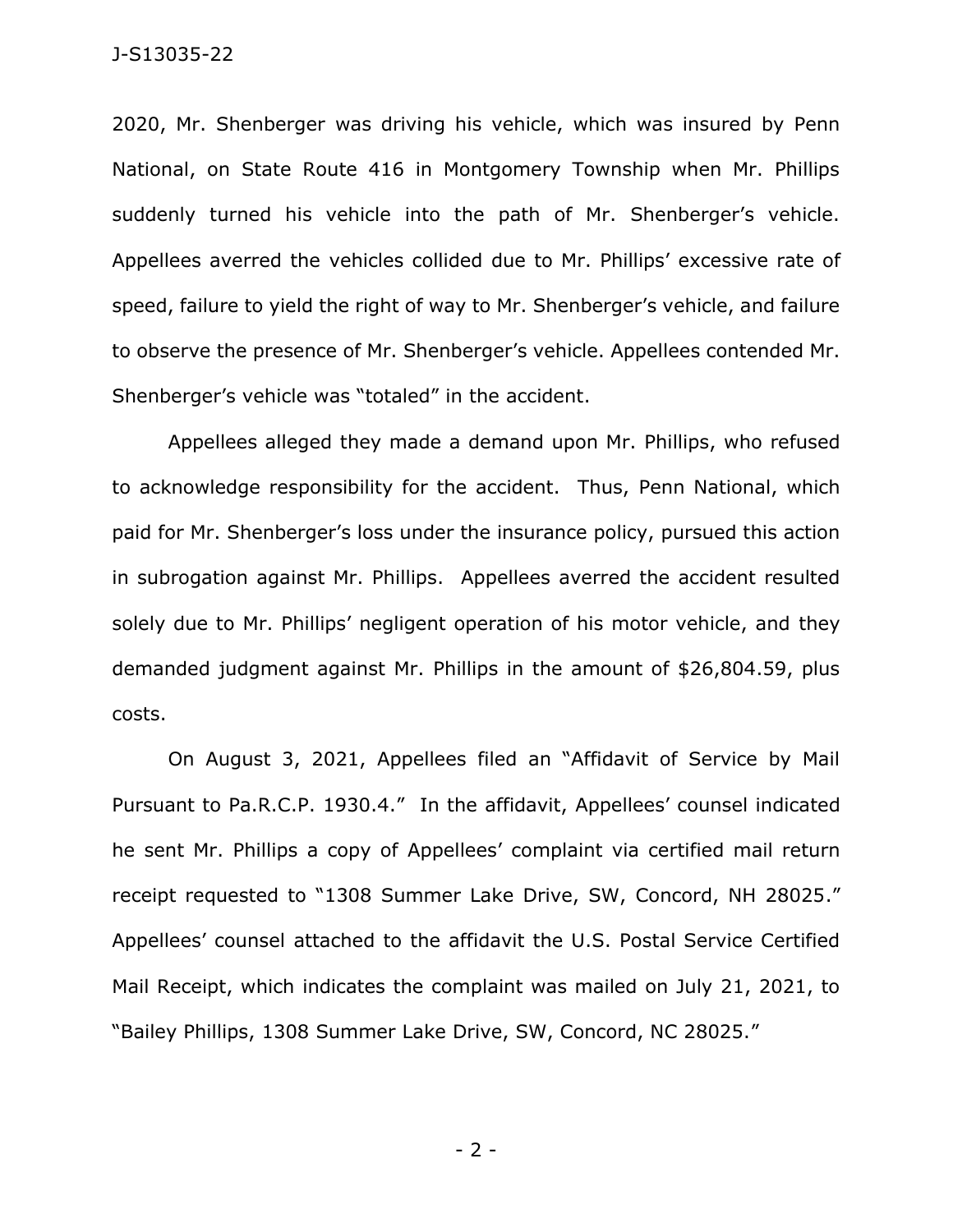Further, Appellees' counsel attached to the affidavit U.S. Postal Form 3811, which reveals the date of delivery of the certified mail was July 28, 2021. The form contains the address "Bailey Phillips, 1308 Summer Lake Drive, SW, Concord, NC 28025." The signature of the person who signed for the certified mail is not legible, and the phrase "Covid-19" is handwritten next to the signature. The box "agent" is marked next to the signature line.

After receiving no response from Mr. Phillips, on September 7, 2021, Appellees filed a "Praecipe to Enter Judgment by Default," wherein Appellees indicated:

Please enter judgment by default as to Defendant Bailey Phillips, for failure to respond to the Complaint, in the amount of \$26,804.59, with costs of suit. [Counsel has] attached a copy of the 10 Day Notice of Default dated August 19, 2021, as well as the Affidavit of Service dated August 3, 2021.<sup>[1]</sup>

Praecipe to Enter Judgment by Default, filed 9/7/21 (footnote added).

Although Appellees averred that they attached the ten-day notice to the praecipe to enter default judgment, the ten-day notice was not attached or otherwise included in the record prior to the entry of the default judgment. Moreover, Appellees did not attach to the praecipe to enter default judgment, or otherwise include in the record prior to the entry of the default judgment, any certification that a written notice of intention to file the praecipe was mailed or delivered to Mr. Phillips.

<sup>&</sup>lt;sup>1</sup> The August 3, 2021, affidavit of service pertains to the service of the complaint and provides no information as to the service of the ten-day notice.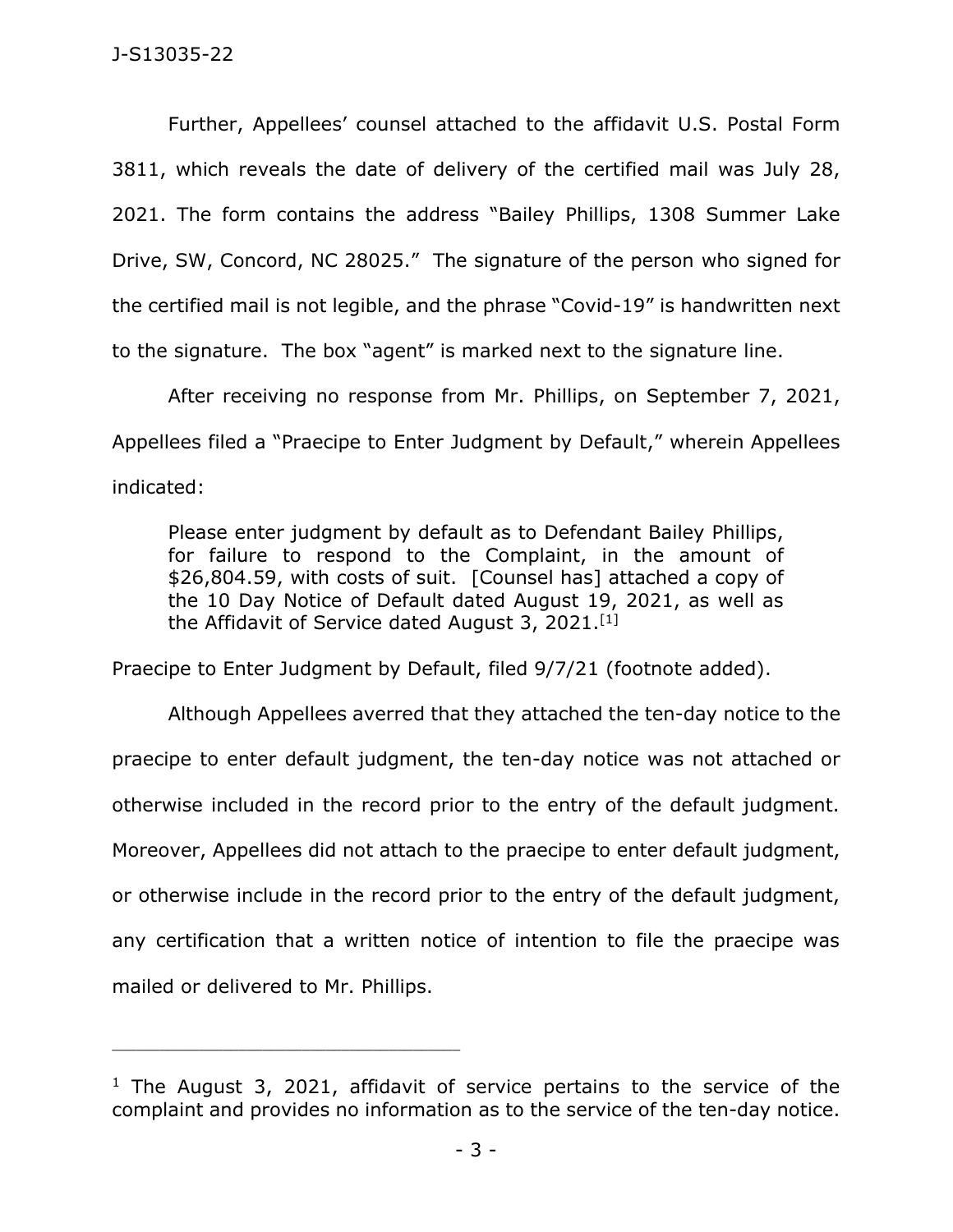On September 7, 2021, the trial court entered default judgment against Mr. Phillips. On September 17, 2021, counsel entered an appearance on behalf of Mr. Phillips, and, on that same date, he filed a petition to strike or open the default judgment.

Therein, counsel noted Mr. Phillips' vehicle was insured with GEICO Insurance, Company ("GEICO"), and the insurance policy provides that Mr. Phillips' address is "5421 Buchanan Trail W., Greencastle, PA 17725."<sup>2</sup> Petition, filed 9/17/21, at ¶ 9. Counsel indicated GEICO "has retained the services of a private investigator to determine whether [Mr. Phillips] actually resides at the Buchanan Trail address as indicated in the policy documents."<sup>3</sup> *Id.* at ¶ 23.

Additionally, in the petition to strike or open, counsel averred that, since the ten-day notice was not filed with the trial court, "it is unclear if it was properly served upon the Defendant." *Id.* at ¶ 5. He noted that, in the affidavit of service of the complaint, Appellees' counsel attested he served the complaint on Mr. Phillips in "NH," which is the abbreviation for New Hampshire; however, the U.S. Postal Service Certified Mail Receipt and U.S.

<sup>&</sup>lt;sup>2</sup> Counsel attached to the petition a copy of Mr. Phillips' automobile insurance policy with GEICO.

<sup>&</sup>lt;sup>3</sup> GEICO is not a party to this case, and it is unclear how GEICO received notice of this matter. Counsel indicated in the petition that he did not have an opportunity to confer with Mr. Phillips.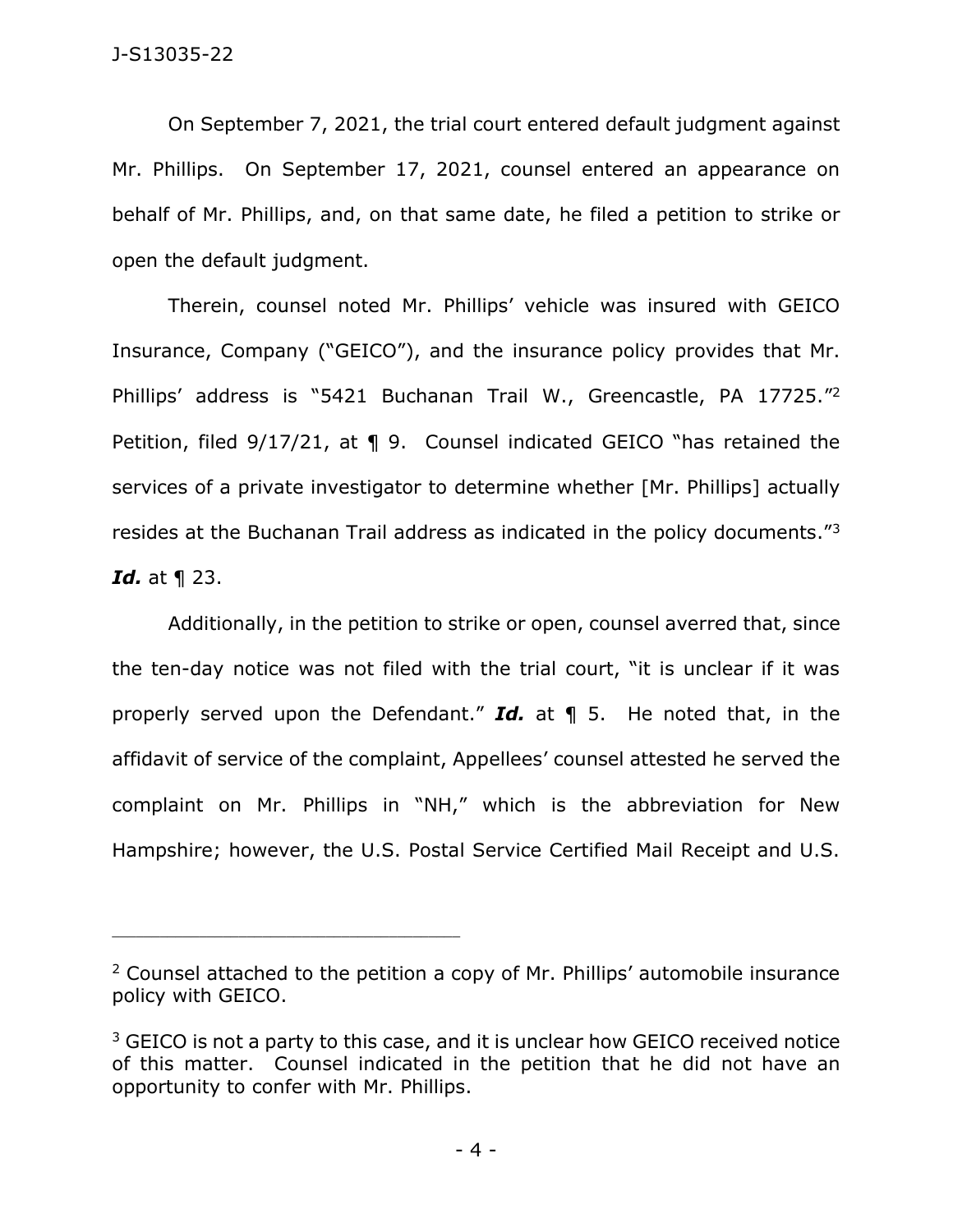Postal Form 3811 reveal the complaint was mailed to "NC," which is the abbreviation for North Carolina. Moreover, he noted the signature line for the person receiving the certified mail is not legible and contains the phrase "Covid-19."

Based on the aforementioned, counsel, on behalf of Mr. Phillips, contended the record contains a fatal defect as to whether Mr. Phillips was properly served with original process or the ten-day notice, and thus, the default judgment is void and should be stricken. He also contended he met the prongs for opening the judgment under Pa.R.C.P. 237.3 since the petition was promptly filed, Mr. Phillips has a meritorious defense, and, due to the confusion regarding service, there is a reasonable excuse for Mr. Phillips failing to file a responsive pleading. Additionally, on September 17, 2021, counsel filed an answer with new matter to Appellees' complaint.<sup>4</sup>

On September 29, 2021, the trial court filed an order for Appellees to show cause why Mr. Phillips is not entitled to the relief requested, and on October 4, 2021, Appellees filed a response to the petition to strike or open the default judgment. Therein, Appellees asserted:

The copy of the 10 Day Notice that had been sent to Mr. Phillips was attached to the original documents sent to the Prothonotary. If they are unattached to the document as entered of record on September 7, 2021, it is because of clerical oversight.

<sup>&</sup>lt;sup>4</sup> The majority of the answers indicate: "After reasonable investigation, the Defendant has insufficient information as to the truth or falsity of said averments, therefore said averments are denied and strict proof is demanded at the time of trial." Answer, filed 9/17/21, ¶¶ 1, 3-10, 13-14.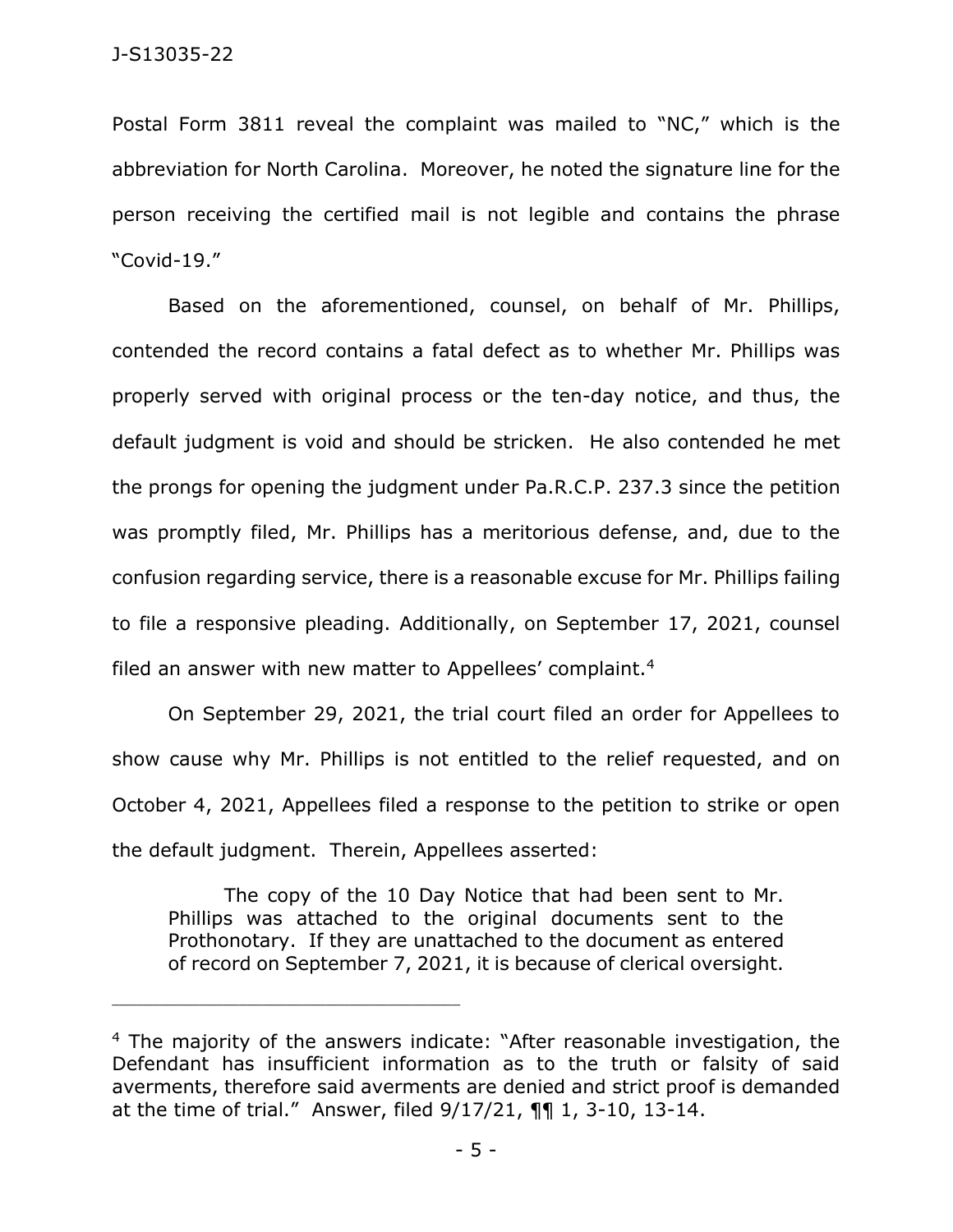The Court staff had requested a revised Praecipe that was sent on September 3, 2021.

Appellees' Response, filed 10/4/21, at ¶ 5 (citation to record omitted).

Appellees attached a copy of the ten-day notice, as well as the certificate of service, to their response to the petition to strike or open.

Regarding original process, Appellees indicated there was a typographical error in the August 3, 2021, affidavit of service, which was filed in the trial court, regarding the abbreviation for the state where Mr. Phillips resides. However, Appellees noted the U.S. postal forms correctly reveal the complaint was served via certified mail return receipt requested to Concord, North Carolina, which is where Mr. Phillips resides. Further, Appellees noted there is no reason to believe that either Mr. Phillips, or someone authorized to do so, did not sign for the certified mail since it was mailed to Mr. Phillips' residence.

Moreover, Appellees averred that, since counsel was apparently retained by GEICO, and not Mr. Phillips, and counsel has not communicated with Mr. Phillips regarding the instant matter, there is no basis to conclude Mr. Phillips was not served with the complaint, ten-day notice, or default judgment. Also, Appellees argued there is no basis to conclude Mr. Phillips has a meritorious defense for purposes of opening the default judgment since the petition has been filed based on speculation by GEICO.

On October 4, 2021, counsel filed on behalf of Mr. Phillips a supplemental petition to strike or open the default judgment. Therein, counsel

- 6 -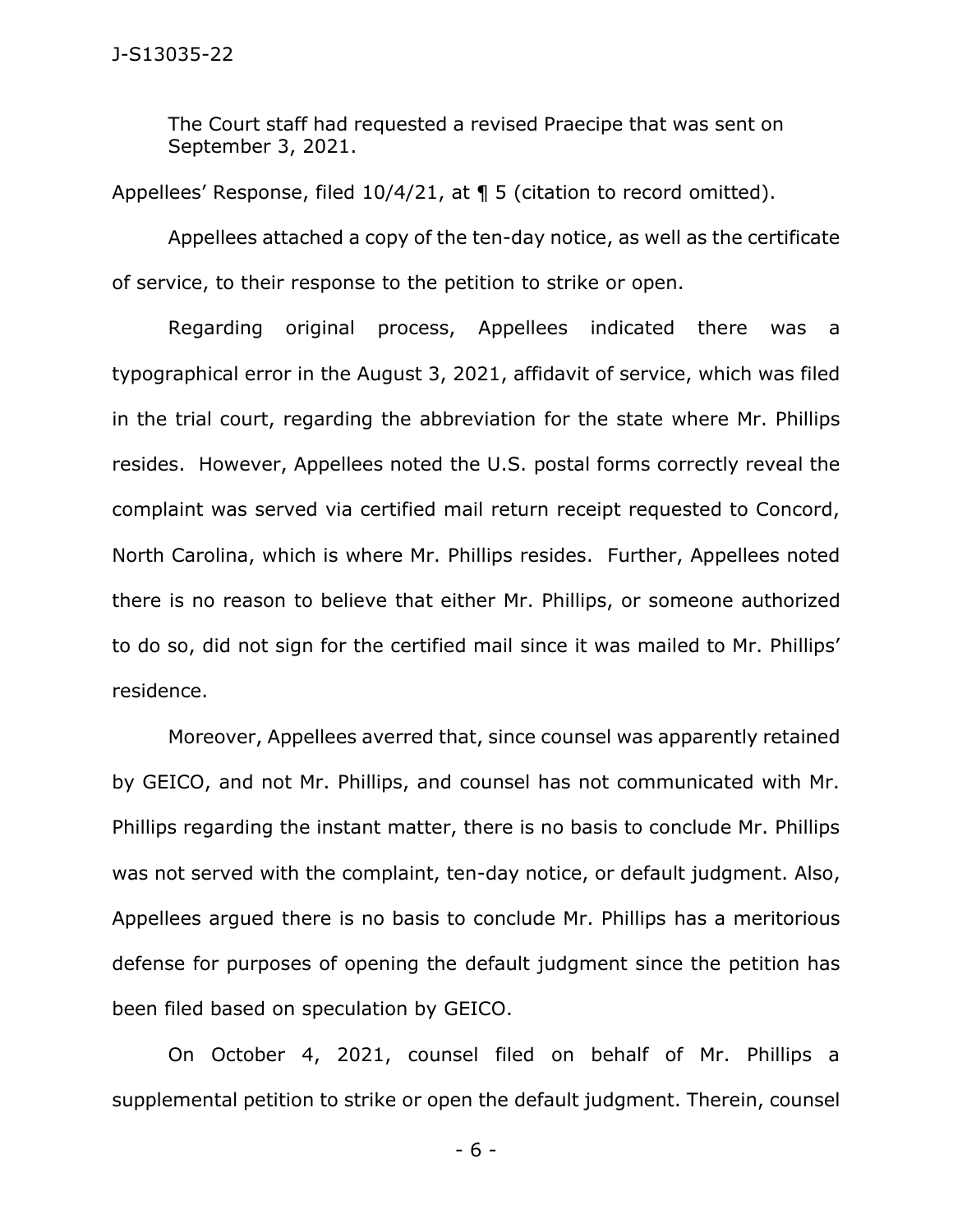addressed Appellees' supplementation of the record with a copy of the tenday notice. Specifically, counsel averred the ten-day notice is defective since it directed the plaintiff to the Pennsylvania Lawyer Referral Service in Harrisburg, Pennsylvania, for assistance as opposed to the Franklin County Bar Association's Find a Lawyer Service in Chambersburg, Pennsylvania.

Further, counsel contended the ten-day notice did not substantially comply with the form as set forth in Pa.R.C.P. 237.5. In this regard, he argued the notice contained general language as opposed to specific language required by Pa.R.C.P. 237.5 as to the reasons Mr. Phillips was allegedly in default.

On October 5, 2021, Appellees filed a response to the supplemental petition to strike or open the default judgment. Therein, they averred the tenday notice contains the necessary information as provided for under Pa.R.C.P. 237.5, and there are no defects in the ten-day notice.

By order entered on October 14, 2021, the trial court denied Mr. Phillips' petition to strike or open the default judgment. On November 10, 2021, counsel filed a timely notice of appeal on behalf of Mr. Phillips, and on November 12, 2021, the trial court directed Mr. Phillips to file a Pa.R.A.P. 1925(b) statement. On November 30, 2021, Mr. Phillips filed a Rule 1925(b)

- 7 -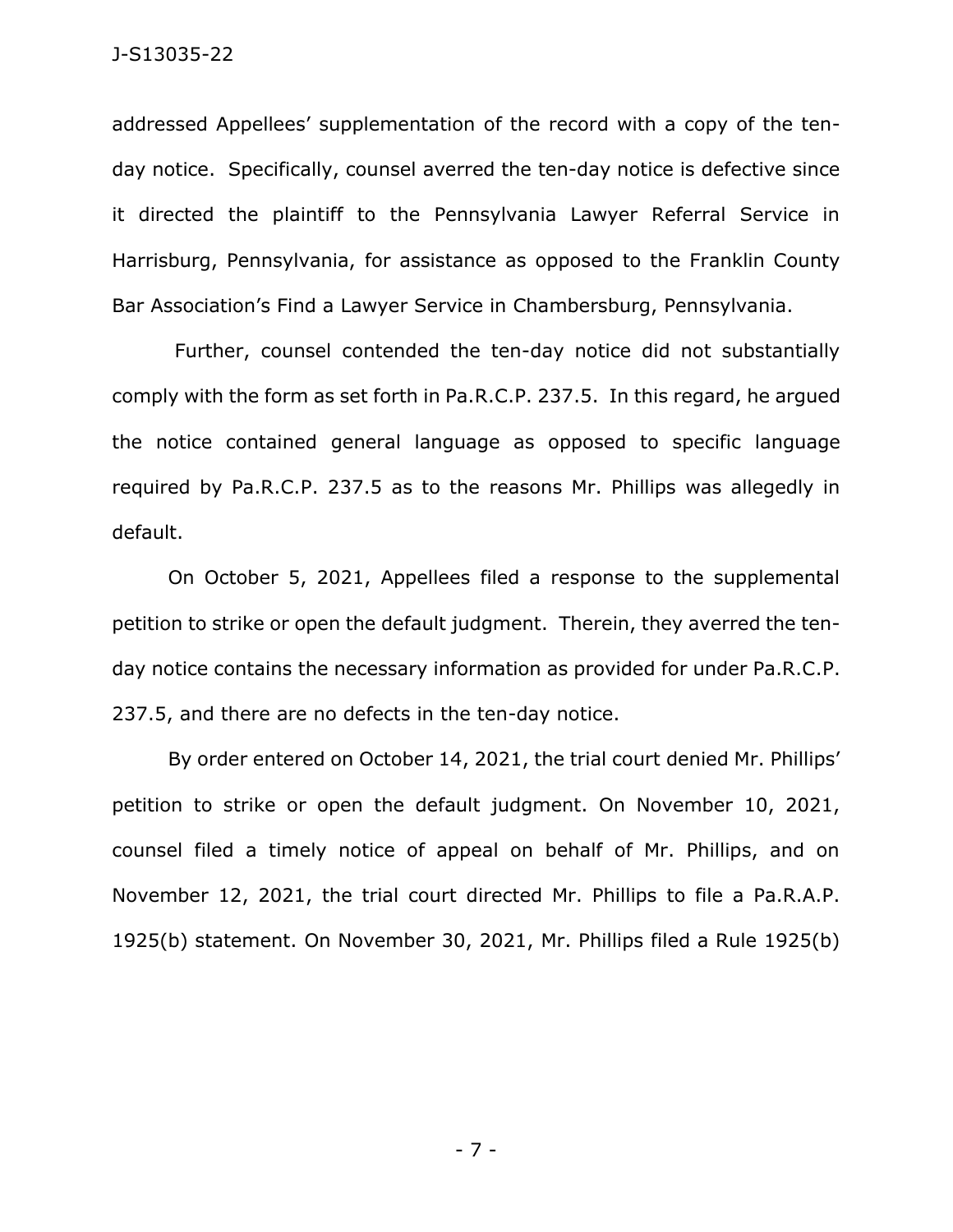statement, and the trial court filed a Rule  $1925(a)$  opinion<sup>5</sup> on January 10,

2022.

On appeal, Mr. Phillips sets forth the following issue in his "Statement

of the Questions Involved" (verbatim):

\_\_\_\_\_\_\_\_\_\_\_\_\_\_\_\_\_\_\_\_\_\_\_\_\_\_\_\_\_\_\_\_\_\_\_\_\_\_\_\_\_\_\_\_

Did the trial court error [*sic*] when it denied Appellant's Petition to Strike Judgment when a fatal defect existed, on the face of the record, at the time the judgment was entered?

Mr. Phillips' Brief at 3.

On appeal, Mr. Phillips presents challenges solely to the trial court's

denial of his petition to strike.<sup>6</sup> Relevantly, this Court has held:

"An appeal regarding a petition to strike a default judgment implicates the Pennsylvania Rules of Civil Procedure." *Green Acres Rehabilitation and Nursing Center v. Sullivan*, 113 A.3d 1261, 1267 (Pa.Super. 2015).

 $5$  The trial court suggested that Mr. Phillips' failure to verify the petition, as well as the supplemental petition, to strike or open the default judgment required the denial of the petition. The Pennsylvania Rules of Civil Procedure provide that "[a] petition or an answer containing an allegation of fact which does not appear of record shall be verified." Pa.R.C.P. 206.3. However, this Court has held verification under Rule [206.3](https://1.next.westlaw.com/Link/Document/FullText?findType=L&pubNum=1000781&cite=PASTRCPR206.3&originatingDoc=Ia581cf046a3d11ddb7e583ba170699a5&refType=LQ&originationContext=document&transitionType=DocumentItem&ppcid=f4c315d5b38948d09c12c6c2eaa3916f&contextData=(sc.Search)) is not needed for allegations of fact that appear in the record or for conclusions of law. *Penn-Delco School District v. Bell-Atlantic-PA, Inc.*, 745 A.2d 14 (Pa.Super. 1998). We have also concluded that any unverified allegations of fact that are set forth in the petition do not amount to a material defect. *Id.* Here, the allegations that form the basis for Mr. Phillips' petition to strike are allegations of fact that appear in the record or are conclusions of law, and thus, consistent with *Penn-***Delco School District**, the allegations do not require a Rule 206.3 verification. To the extent there are any unverified allegation of facts in the petition and supplemental petition, the inclusion thereof does not amount to a material defect.

 $6$  A petition to open a default judgment and a petition to strike a default judgment seek distinct remedies and are generally not interchangeable. *Stauffer v. Hevener*, 881 A.2d 868, 870 (Pa.Super. 2005).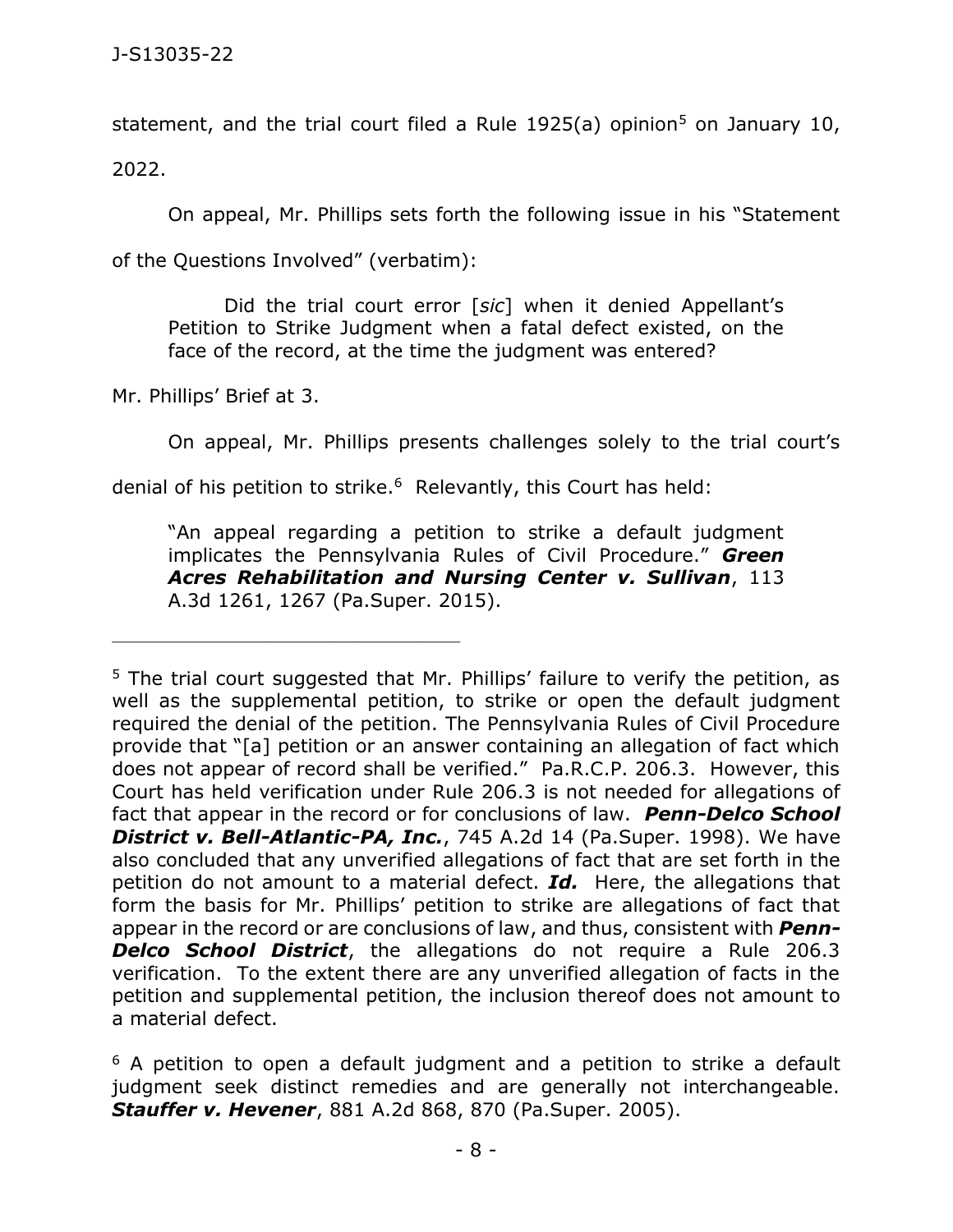Issues regarding the operation of procedural rules of court present us with questions of law. Therefore, our standard of review is *de novo* and our scope of review is plenary.

A petition to strike a judgment is a common law proceeding which operates as a demurrer to the record. A petition to strike a judgment may be granted only for a fatal defect or irregularity appearing on the face of the record. [A] petition to strike is not a chance to review the merits of the allegations of a complaint. Rather, a petition to strike is aimed at defects that affect the validity of the judgment and that entitle the petitioner, as a matter of law, to relief. A fatal defect on the face of the record denies the prothonotary the authority to enter judgment. When a prothonotary enters judgment without authority, that judgment is void *ab initio.* When deciding if there are fatal defects on the face of the record for the purposes of a petition to strike a [default] judgment, a court may only look at what was in the record when the judgment was entered.

*Bank of New York Mellon v. Johnson*, 121 A.3d 1056, 1059-60 (Pa.Super.

2015) (quotation omitted). *See Oswald v. WB Public Square Associates,* 

*LLC*, 80 A.3d 790 (Pa.Super. 2013); *Continental Bank v. Rapp*, 485 A.2d 480, 483 (Pa.Super. 1984) ("The standard for 'defects' asks whether the procedures mandated by law for the taking of default judgments have been followed.") (citation omitted)).

Mr. Phillips first contends the record reveals a fatal defect as to the affidavit/return of service of the complaint. In this vein, he notes there is a discrepancy between the affidavit of service, which indicates the complaint was served in "NH," and the U.S. postal forms, which reveal the complaint was served in "NC." Specifically, he alleges: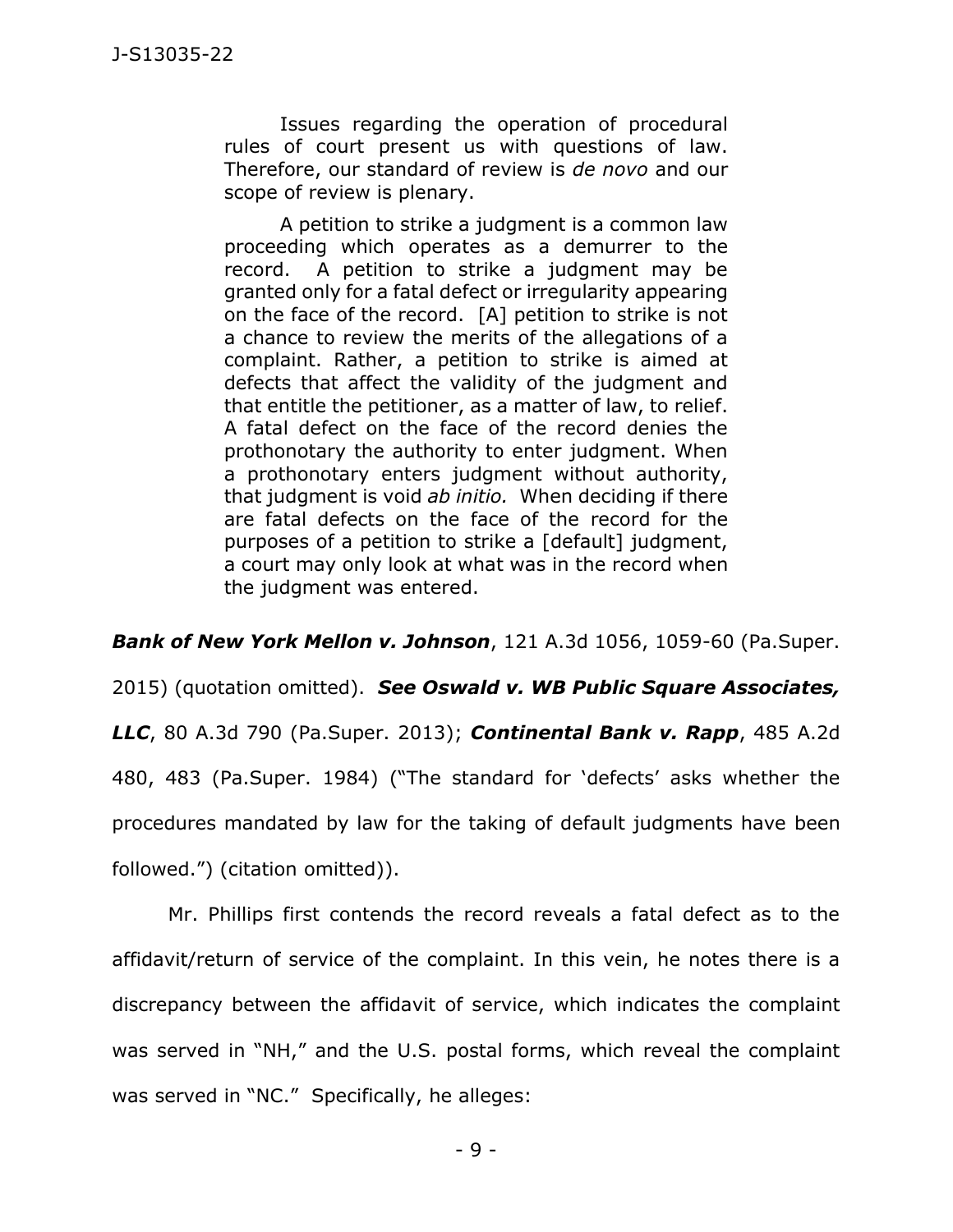The record, on its face, indicates Appellees never accomplished proper service of the Complaint as averred in the Affidavit of Service…since there were significant discrepancies regarding Mr. Phillips's address[.] Counsel for Appellees attested in the Affidavit of Service that [Mr.] Phillips was served with a copy of the Complaint to a New Hampshire address while the Certified Mail Return Receipt is addressed to a North Carolina address.

Mr. Phillips' Brief at 7-8.

It is well-settled that:

Service of process is a mechanism by which a court obtains jurisdiction of a defendant, and therefore, the rules concerning service of process must be strictly followed. Without valid service, a court lacks personal jurisdiction of a defendant and is powerless to enter judgment against [the defendant].

Thus, improper service is not merely a procedural defect that can be ignored when a defendant subsequently learns of the action....However, the absence of or a defect in a return of service does not necessarily divest a court of jurisdiction of a defendant who was properly served. [T]he fact of service is the important thing in determining jurisdiction and...proof of service may be defective or even lacking, but if the fact of service is established jurisdiction cannot be questioned.

#### *Cintas Corp. v. Lee's Cleaning Services, Inc.*, 549 Pa. 84, 700 A.2d 915,

917-18 (1997) (citations and quotation marks omitted).

Regarding service of original process outside of this Commonwealth, this

Court has relevantly held the following:

Service of original process upon an out-of-state defendant is governed by Pa.R.C.P. 403-405. Rule 404 provides in pertinent part: "Original process shall be served outside the Commonwealth within ninety days of the issuance of the writ or the filing of the complaint or the reissuance or the reinstatement thereof...(2) by mail in the manner provided by Rule 403." Pa.R.C.P. 404. Rule 405(c) provides that service of process by mail under Rule 403 "shall include a return receipt signed by the defendant." Pa.R.C.P. 405. Rule 403 directs that "a copy of the process shall be mailed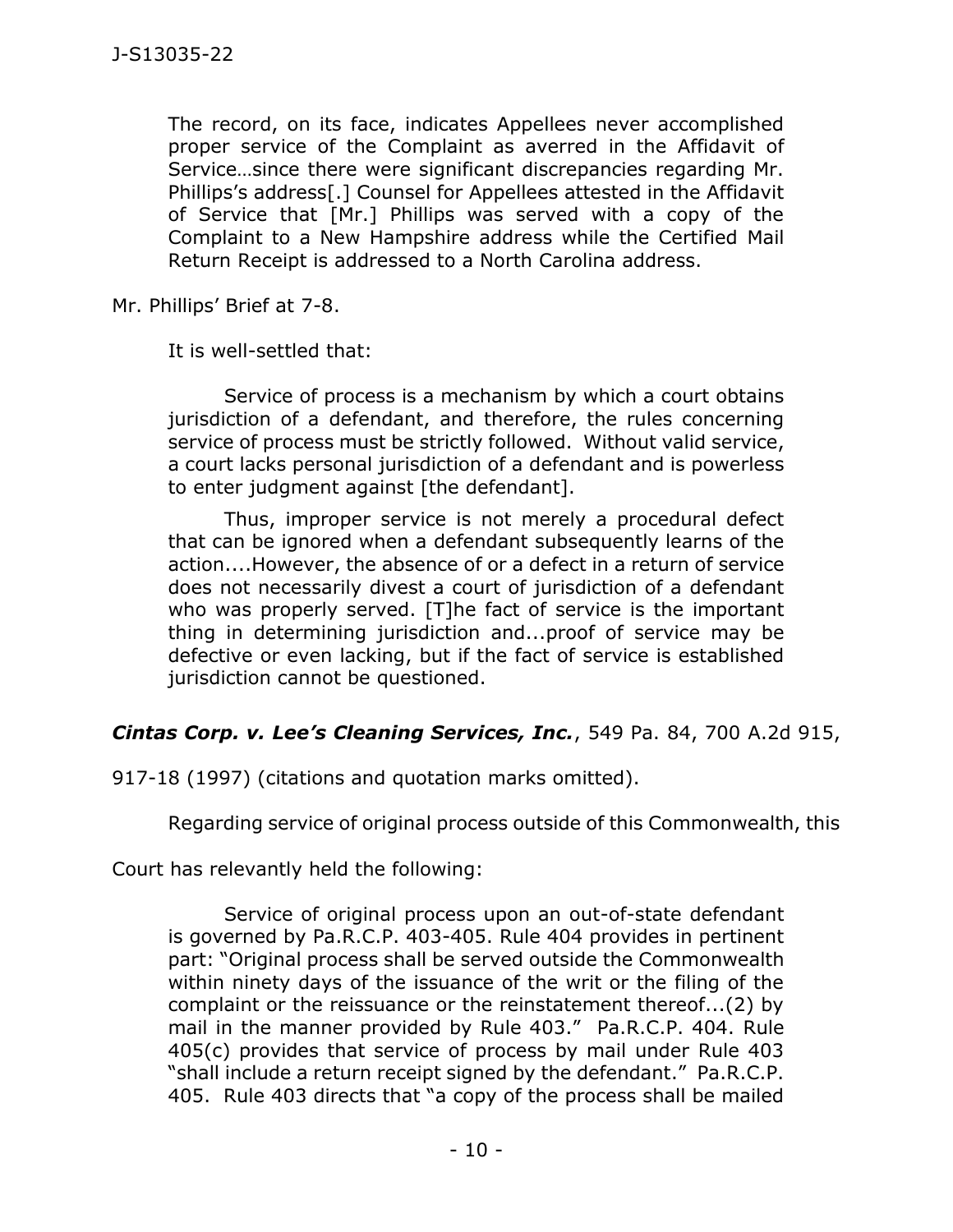to the defendant by any form of mail requiring a receipt signed by the defendant or his authorized agent. Service is complete upon delivery of the mail." Pa.R.C.P. 403. Nonetheless, Pa.R.C.P. 126 provides that the Rules of Civil Procedure "shall be liberally construed" and that courts "at every stage of any such action or proceeding may disregard any error or defect of procedure which does not affect the substantial rights of the parties." Pa.R.C.P. 126.

*Sawyers v. Davis*, 222 A.3d 1, 5-6 (Pa.Super. 2019).

\_\_\_\_\_\_\_\_\_\_\_\_\_\_\_\_\_\_\_\_\_\_\_\_\_\_\_\_\_\_\_\_\_\_\_\_\_\_\_\_\_\_\_\_

In the case *sub judice*, the record on its face reveals that Appellees sent the complaint to Mr. Phillips via certified mail return receipt requested in compliance with Pa.R.C.P. 403 and 404. *See Sawyers*, *supra*. The postal forms confirm the complaint was mailed to Mr. Phillips at his North Carolina address. This is the same address listed in the complaint for Mr. Phillips' residence. 7

Further, U.S. Postal Form 3811 confirms the date of delivery of the certified mail was July 28, 2021, and it was signed by a person who indicated

 $<sup>7</sup>$  Mr. Phillips makes no averment on appeal that, at the time the complaint</sup> was served, he was not residing at the North Carolina address. Rather, counsel, on behalf of Mr. Phillips, points to the discrepancy between the affidavit of service and the certified mail forms regarding the abbreviation of the state, and he suggests the discrepancy, in and of itself, requires the striking of the default judgment. In any event, we note a petition to strike operates as a demurrer, which admits all well-pleaded facts for the purpose of testing conclusions of law drawn from those facts. *Lumax Industries, Inc. v. Aultman*, 543 Pa. 38, 669 A.2d 893 (1995). Here, as indicated *supra*, Appellees pled in the complaint that Mr. Phillips "reside[s] at 1308 Summer Lake Drive, SW, Concord, North Carolina 28025." Complaint, filed 7/19/21, at  $\P 2.$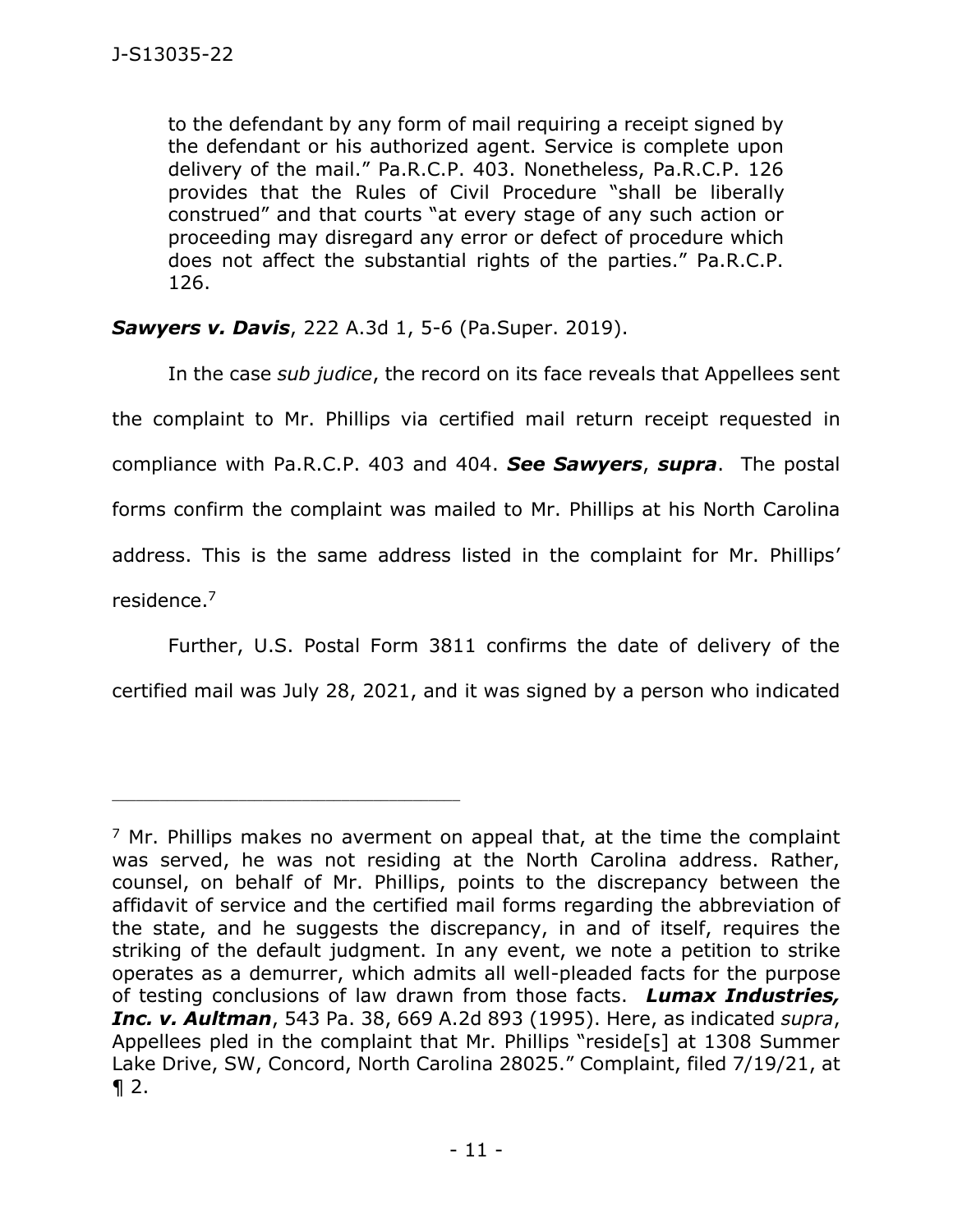he or she was "the agent" of Mr. Phillips.<sup>8</sup> *See id.* Thus, as "[s]ervice is complete upon delivery of the mail[,]" *id.* at 6, we disagree with Mr. Phillips' assertion that there is a fatal defect in the record regarding personal jurisdiction.

Although Appellees' counsel's affidavit of service contained a "defect" regarding the abbreviation of the state where Mr. Phillips was served, this does not require a different conclusion. As indicated *supra*, "the absence of or a defect in a return of service does not necessarily divest a court of jurisdiction of a defendant who was properly served. [T]he fact of service is the important thing in determining jurisdiction[.]" *Cintas Corp.*, *supra*, 700 A.2d at 917-18. Here, the record reveals proper service of original process, and, therefore, we conclude the trial court properly denied Mr. Phillips' petition to strike on this basis. *See Anzalone v. Vormack*, 718 A.2d 1246, 1248

<sup>&</sup>lt;sup>8</sup> To the extent Mr. Phillips contends the person who signed for the certified mail was not his agent, despite marking the box indicating he or she was his agent, we note the trial court was unable to consider the argument in the context of a motion to strike the default judgment. *See Digital Communications Warehouse, Inc. v. Allen Investments, LLC*, 223 A.3d 278 (Pa.Super. 2019) (holding trial court was unable to consider the appellant's argument that the person upon whom the complaint was served was not an authorized agent in the context of a motion to strike as such evidence was outside the record). *See also Pincus v. Mutual Assur. Co.*, 457 Pa. 94, 321 A.2d 906, 910 (1974) (indicating that even where a return of service fails to specifically identify by name the person served, that failure alone does not necessarily invalidate the service). Moreover, to the extent Mr. Phillips suggests the trial court should have looked beyond the record to determine why his agent wrote "Covid-19" next to his or her signature, we note the trial court was unable to consider the argument in the context of a motion to strike the default judgment. *See id.*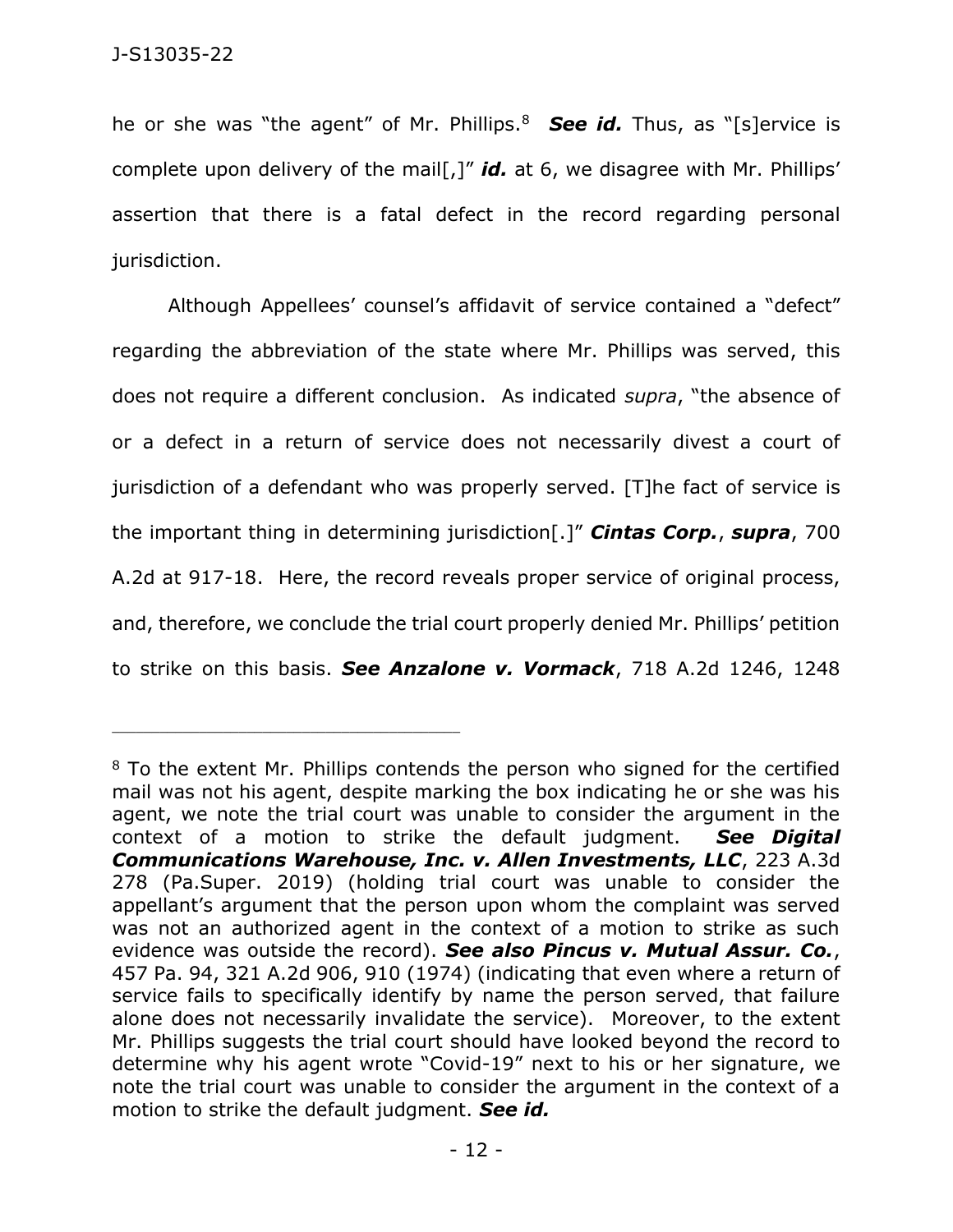(Pa.Super. 1998) (holding that whether process was delivered to the appropriate person and place under the Rules of Civil Procedure is dispositive on the issue of whether service was sufficient to invoke the trial court's jurisdiction, notwithstanding defects in the affidavit of service).

Mr. Phillips next contends Appellees' ten-day notice of intent to take default judgment is defective. He argues Appellees did not comply with either Pa.R.C.P. 237.1 or 237.5. This issue raises a question of law, and, therefore, "our standard of review is *de novo*, and our scope of review is plenary."

**Oswald**, 80 [A.3d at 793 \(](https://1.next.westlaw.com/Link/Document/FullText?findType=Y&serNum=2031920768&pubNum=0007691&originatingDoc=I250a31c0219c11e885eba619ffcfa2b1&refType=RP&fi=co_pp_sp_7691_793&originationContext=document&transitionType=DocumentItem&ppcid=091fa241c727418681022d25d2635ef6&contextData=(sc.Keycite)#co_pp_sp_7691_793)citation omitted).

Mr. Phillips' argument focuses on the interplay between Pennsylvania Rules of Civil Procedure 237.1 and 237.5. Rule 237.1 requires a plaintiff to provide a defendant with at least ten days prior notice of his intent to enter a default judgment. The Rule relevantly provides:

## **Rule 237.1 Notice of Praecipe for Entry of Judgment of Non Pros for Failure to File Complaint or by Default for Failure to Plead**

\*\*\*

(2) No judgment of non pros for failure to file a complaint or by default for failure to plead shall be entered by the prothonotary unless the praecipe for entry includes a certification that a written notice of intention to file the praecipe was mailed or delivered

\*\*\*

(ii) in the case of a judgment by default, after the failure to plead to a complaint and at least ten days prior to the date of the filing of the praecipe to the party against whom judgment is to be entered and to the party's attorney of record, if any.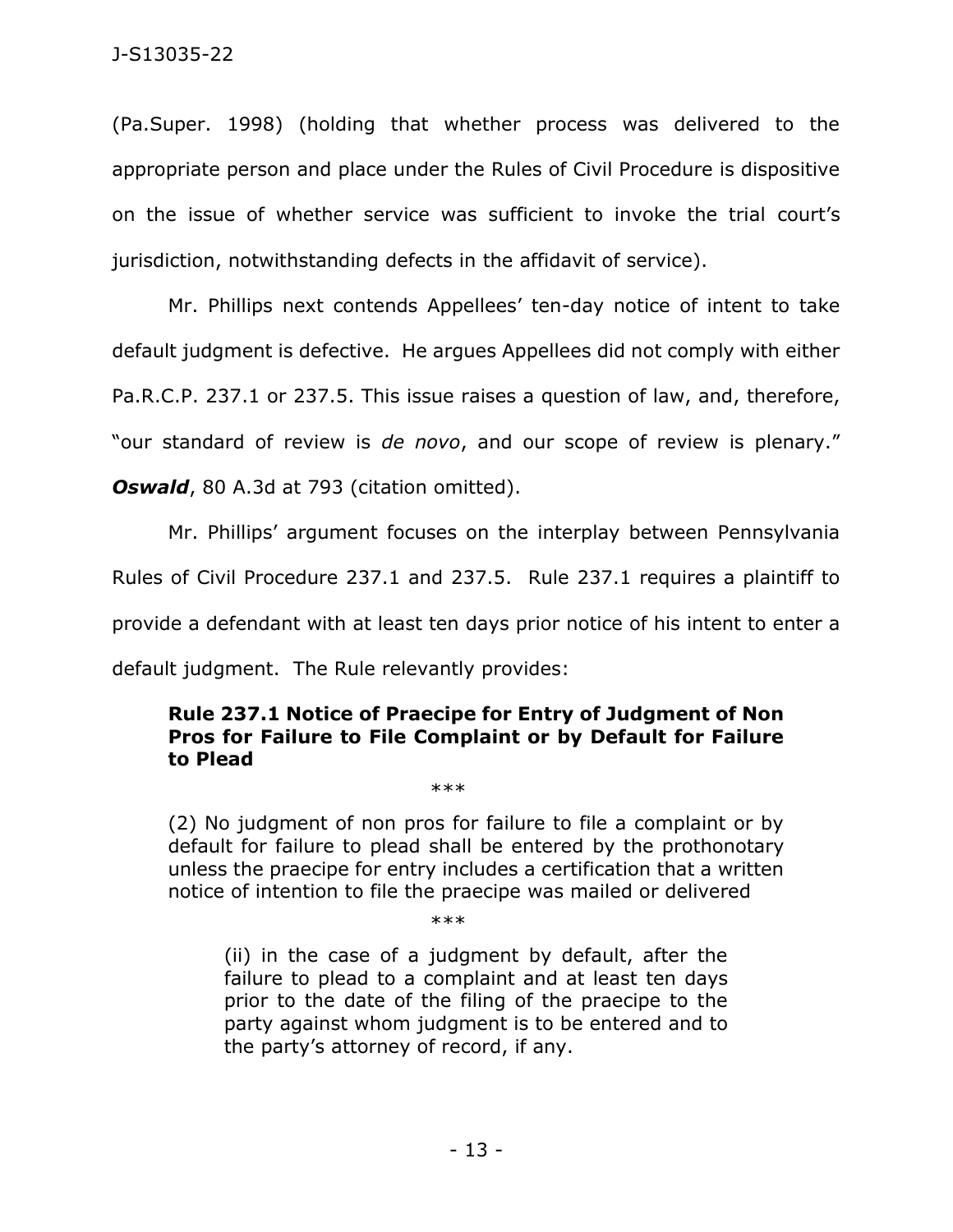The ten-day notice period in subdivision (a)(2)(i) and (ii) shall be calculated forward from the date of the mailing or delivery, in accordance with Rule 106.

(3) A copy of the notice shall be attached to the praecipe.

(4) The notice and certification required by this rule may not be waived.

*Note:* A certification of notice is a prerequisite in all cases to the entry by praecipe of a judgment of non pros for failure to file a complaint or by default for failure to plead to a complaint. Once the ten-day notice has been given, no further notice is required by the rule even if the time to file the complaint or to plead to the complaint has been extended by agreement.

See Rule 237.4 for the form of the notice of intention to enter a judgment of non pros and Rule 237.5 for the form of the notice of intention to enter a judgment by default.

Pa.R.C.P. 237.1(a)(2)(ii), (3), (4) (emphasis in original).

The Explanatory Comment to [Rule 237.1](https://1.next.westlaw.com/Link/Document/FullText?findType=L&pubNum=1000781&cite=PASTRCPR237.1&originatingDoc=Idefe7c90b0b211ecac179f65adb548d6&refType=LQ&originationContext=document&transitionType=DocumentItem&ppcid=3c4e43deb9ee40738f7dfd8c70e9cd8c&contextData=(sc.Search)) provides, in relevant part:

The rule continues the practice of entering judgment by the filing of a praecipe with the prothonotary. Two additional requirements are imposed. First, the praecipe must contain a certification that notice was given in accordance with the rule. Second, a copy of the notice must be attached to the praecipe.

Id., Explanatory Cmt. (1994).

The purpose of this rule is to ensure that default judgments are not

entered without a defendant's prior knowledge, and to provide the defaulting

party with an opportunity to cure the defect prior to the entry of default

judgment. *Green Acres Rehabilitation and Nursing Center*, 113 A.3d at

1271-72. "A record that reflects a failure to comply with Rule 237.1 is facially

defective and cannot support a default judgment." *Erie Ins. Co. v. Bullard*,

839 A.2d 383, 387 (Pa.Super. 2003).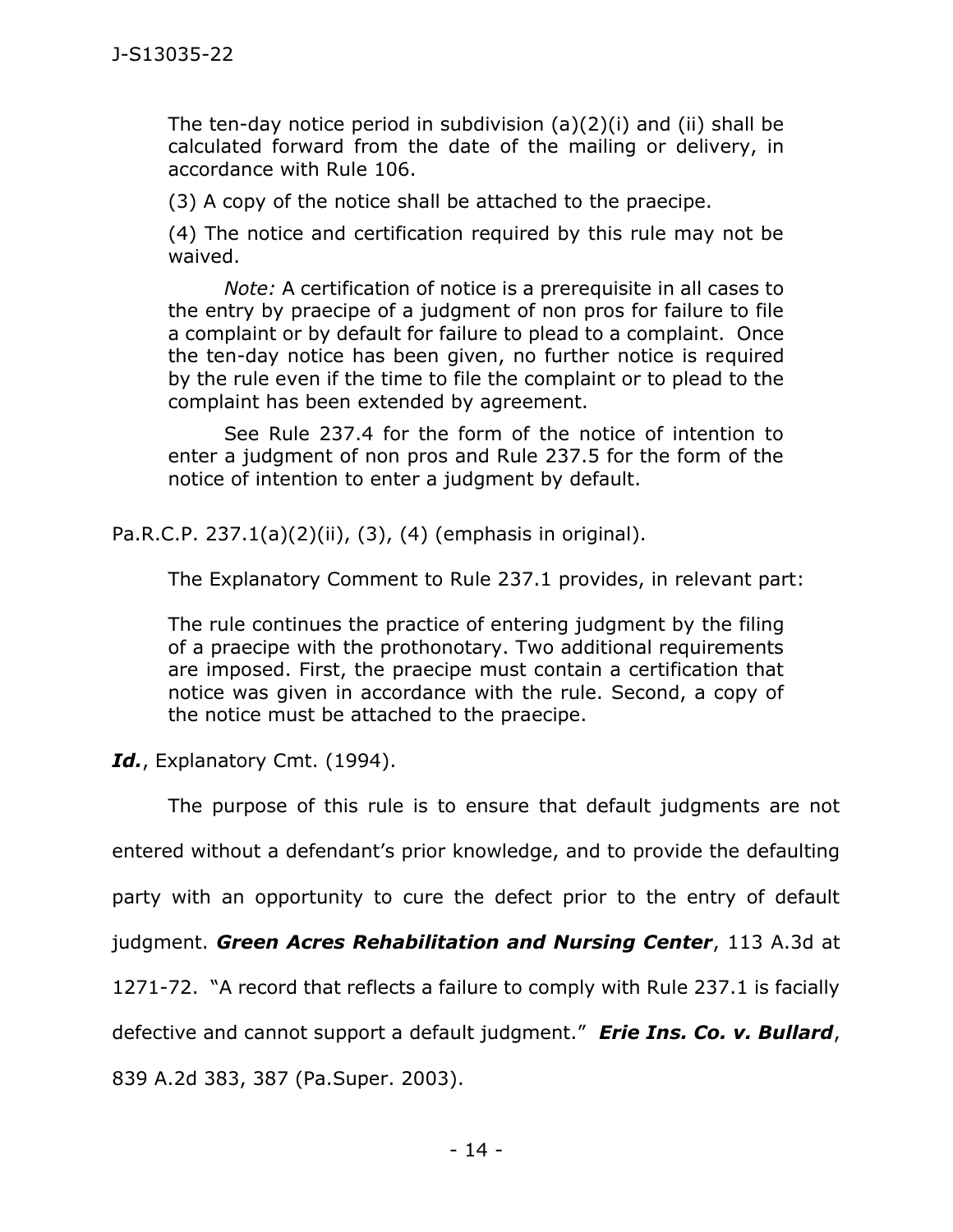In interpreting Rule 237.1, this Court has relevantly held:

"Every rule shall be construed, if possible, to give effect to all its provisions. When the words of a rule are clear and free from all ambiguity, the letter of it is not to be disregarded under the pretext of pursuing its spirit." Pa.R.C.P. 127(b). As set forth above, Pa.R.C.P. 237.1 provides…that a plaintiff seeking the entry of default judgment must file a praecipe and include with the praecipe "a certification that a written notice of intention to file the praecipe was mailed or delivered...after the failure to plead to a complaint and at least ten days prior to the date of the filing of the praecipe[.]" Pa.R.C.P. 237.1(2)(ii). The only other requirement contained in this Rule is that "[a] copy of the notice shall be attached to the praecipe." Pa.R.C.P. 237.1(3). The language of this Rule is clear and unambiguous. Rule 237.1…requires that [the notice] be attached to the praecipe for default judgment at the time the praecipe is filed.

# *Keller v. Mey*, 67 A.3d 1, 5 (Pa.Super. 2013).

\_\_\_\_\_\_\_\_\_\_\_\_\_\_\_\_\_\_\_\_\_\_\_\_\_\_\_\_\_\_\_\_\_\_\_\_\_\_\_\_\_\_\_\_

In the case *sub judice*, although Appellees suggest it was a "clerical oversight," the record reveals Appellees failed to attach to the praecipe to enter judgment either the ten-day notice or a certification that they sent written notice of their intention to file a praecipe for default judgment.<sup>9</sup> Thus, Appellees did not comply with Rule 237.1 in this regard. *See id.* at 4 ("With regard to a motion to strike a default judgment, [a] court may only look at the facts of record at the time judgment was entered to decide if the record supports the judgment."). The trial court recognized as much in its Rule 1925(a) opinion. *See* Trial Court Opinion, filed 1/10/22, at 4 ("The record

<sup>9</sup> As indicated *supra*, the only reference to the ten-day notice was Appellees' counsel's averment in the praecipe to enter default judgment that "I attach a copy of the 10 Day Notice of Default dated August 19, 2021[.]" Praecipe to Enter Judgment by Default, filed 9/7/21.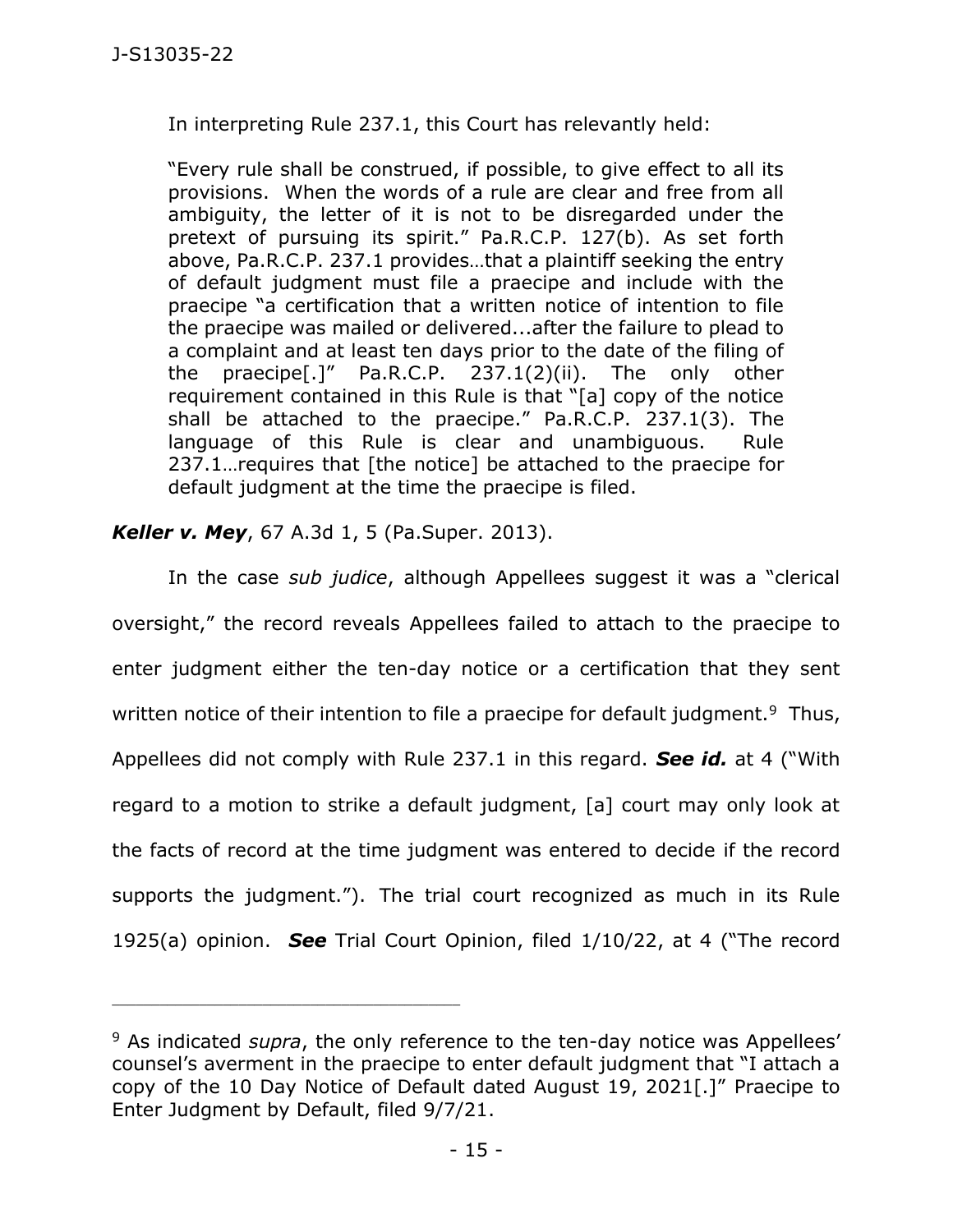indicates that [Appellees] filed a Praecipe to Enter Judgment by Default on September 7, 2021, and while the Praecipe claims to have a copy of the Ten-Day Important Notice attached, there is no such notice in the filing. This lack of filing does not conform to Pa.R.C.P. 237.1") (emphasis omitted)).

Moreover, Mr. Phillips avers that, even if the trial court was permitted to consider the ten-day notice and certification, which were filed as attachments to Appellees' response to the petition to strike or open, the tenday notice does not substantially comply with the language set forth in Rule 237.5. Thus, he avers the ten-day notice is defective on its face.

Rule 237.1 operates in tandem with Rule 237.5. The ten-day notice must "substantially" comply with the language set forth in Rule 237.5 in order to meet the mandates of Rule 237.1. *See Oswald*, *supra*. Relevantly, Rule 237.5 provides that the notice must advise the defaulting party: "You are in default because you have failed to enter a written appearance personally or by attorney and file in writing with the court your defenses or objections to the claims set forth against you." Pa.R.C.P. 237.5.

In the case *sub judice*, Appellees' ten-day notice of default relevantly provided: "You are in default because you have failed to plead to the Complaint filed in the above-captioned matter." Citing to *Oswald*, *supra*, Mr. Phillips asserts the language provided in Appellees' ten-day notice is defective and does not substantially comply with the language of Rule 237.5.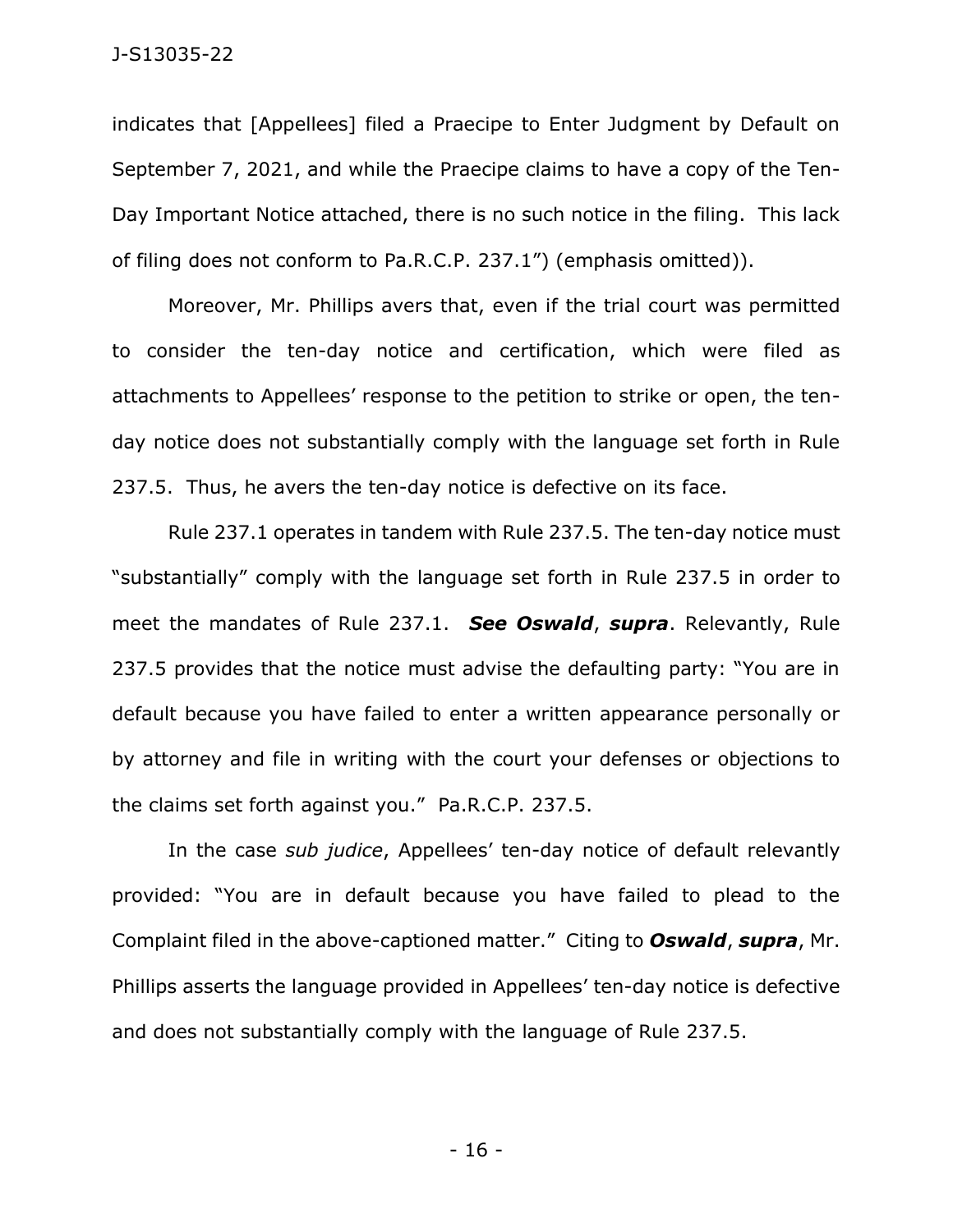In *Oswald*, *supra*, the plaintiff initiated an action against the defendant by filing a complaint with proper service. After the defendant failed to respond to the complaint, the plaintiff sent the defendant notice of her intention to file a praecipe for default judgment. The default judgment notice provided in **Oswald** stated, in relevant part, "You are in default because you have failed to take action required of you in this case." *Id.* at 796 (emphasis omitted). This Court found that this language was "deficient" since the notice failed to state "specific reasons why the defendant is in default." *Id.* (quoting *City of Philadelphia v. David J. Lane Advertising, Inc.*, 33 A.3d 674, 679 (Pa.Cmwlth. 2011)). Thus, this Court concluded the notice of default judgment rendered the notice "defective on its face," as the document was "not 'substantially' in the form required by Rule 237.5." *Oswald*, 80 A.3d at 796.

In so holding, this Court adopted the reasoning of the Commonwealth Court in *David J. Lane Advertising, Inc.*, wherein the court explained:

The general "failed to take action required of you in this case" language is consistent with the version of the form in Rule 237.5 predating a 1994 amendment (Old Form Notice). In the 1994 amendment, which became effective on July 1, 1995, the Supreme Court chose to remove this general language in the Old Form Notice and to substitute the more specific language in the current form—"failed to enter a written appearance personally or by attorney and file in writing with the court your defenses or objections to the claims set forth against you." Indeed, it appears from the explanatory comment to the rule that the specific purpose of the 1994 amendment was to add this more specific language to the form. The explanatory comment notes that the purpose of the modification is to track the language set forth in Pa.R.C.P. [ ] 1018.1 for a notice to plead, which language expressly directs the defendant to defend by entering an appearance (either personally or by attorney) and by filing with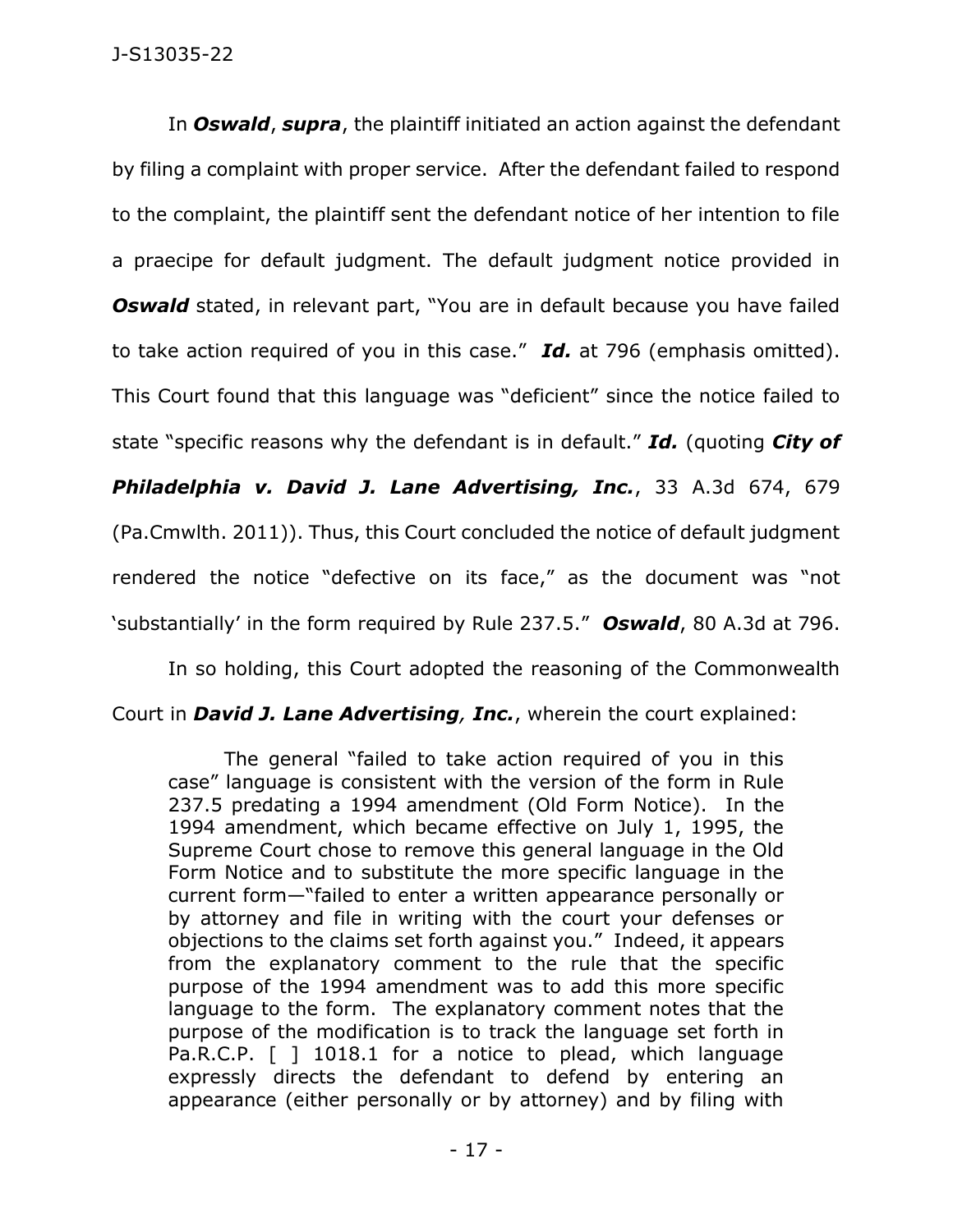the court in writing defenses or objections to the claims in the complaint. The comment to Rule 237.5 further provides: "Since the notice will in many cases be sent to an as yet unrepresented defendant, repetition of the notice to defend, in modified form helps to stimulate action and stem the tide of petitions to open default judgments."

In adopting the revision to the form, then, the Pennsylvania Supreme Court determined that before entering judgment by default (which is no insignificant matter), it was important to notify a defendant specifically what it failed to do (*i.e.*, why it was in default) by tracking the language in the earlier-issued notice to defend. Rather than informing a defendant that he merely "failed to take action required by you in this case," a more specific notice of why the defendant was in default that tracks the earlier notice to defend serves as a reminder to the defendant in many cases unrepresented at that point, of the defendant's specific pleading obligations.

*Id.* at 678–79 (internal citations and emphasis omitted).

In light of the aforementioned, we agree with Mr. Phillips that the tenday notice was defective. "[T]he ten-day notice…was defective on its face because it did not use [or substantially comply with] the required language set forth in Rule 237.5." *Rooks v. Walker*, 268 A.3d 447, \*3 (Pa.Super. 2021) (unpublished memorandum). 10 On its face, then, the notice violated

Rule 237.1(a)(2).

\_\_\_\_\_\_\_\_\_\_\_\_\_\_\_\_\_\_\_\_\_\_\_\_\_\_\_\_\_\_\_\_\_\_\_\_\_\_\_\_\_\_\_\_

Thus, the Prothonotary was not authorized to enter the default judgment, and the judgment against Mr. Phillips was void *ab initio*. *See id.* 

<sup>10</sup> *See* [Pa.R.A.P. 126\(b\)](https://1.next.westlaw.com/Link/Document/FullText?findType=L&pubNum=1000782&cite=PASTRAPR126&originatingDoc=I697d33d033cc11eb8c0bd9ea329472d4&refType=LQ&originationContext=document&transitionType=DocumentItem&ppcid=de7f4fb8c4e149c1a8d74f5b4589ab3d&contextData=(sc.Search)) (unpublished non-precedential decisions of the Superior Court filed after May 1, 2019, may be cited for their persuasive value).